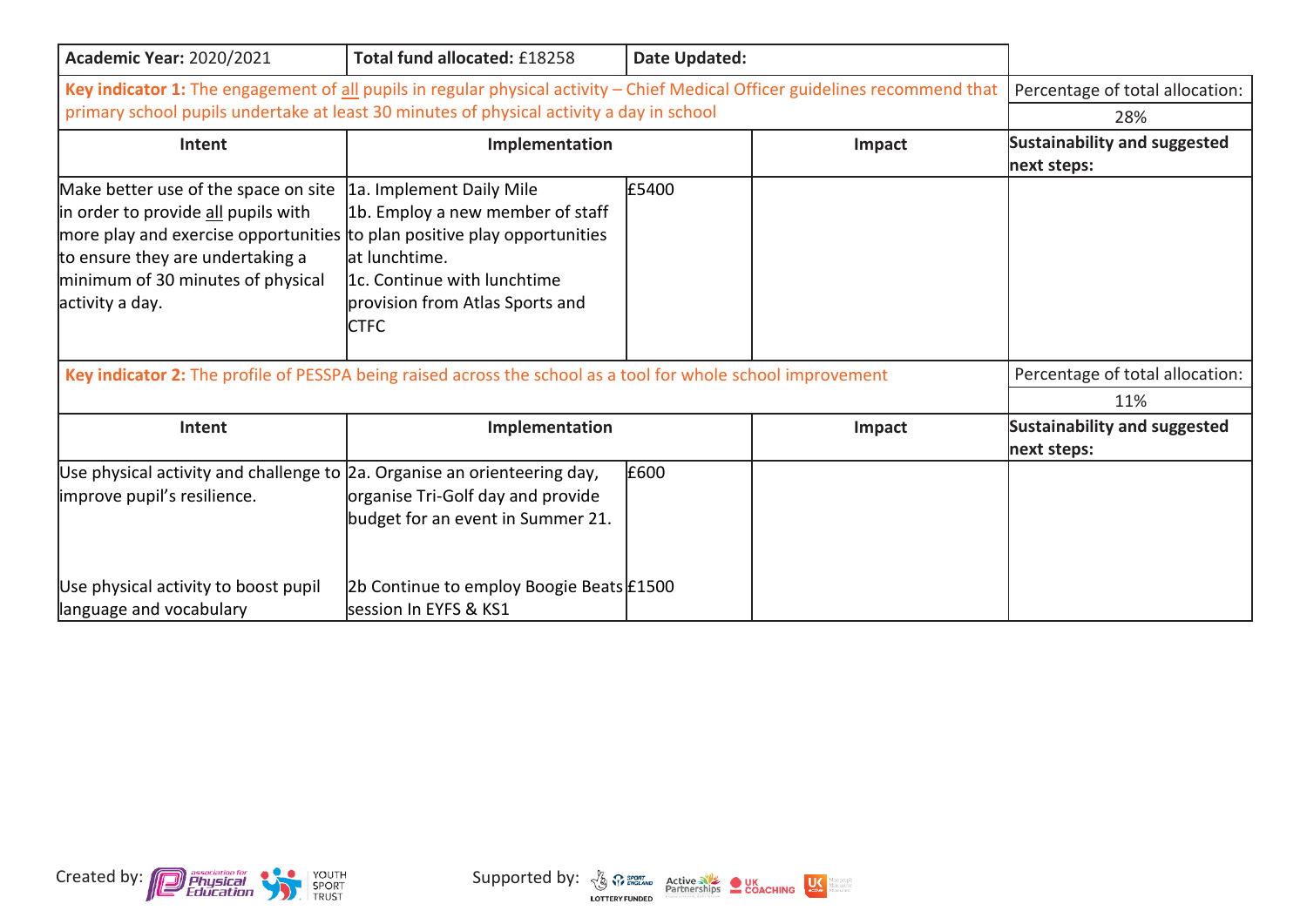| Key indicator 3: Increased confidence, knowledge and skills of all staff in teaching PE and sport                                                                                                                                   |                                                                                                                                                                                                     |                               |        | Percentage of total allocation:                   |
|-------------------------------------------------------------------------------------------------------------------------------------------------------------------------------------------------------------------------------------|-----------------------------------------------------------------------------------------------------------------------------------------------------------------------------------------------------|-------------------------------|--------|---------------------------------------------------|
|                                                                                                                                                                                                                                     |                                                                                                                                                                                                     |                               |        | 6%                                                |
| Intent                                                                                                                                                                                                                              | Implementation                                                                                                                                                                                      |                               | Impact | <b>Sustainability and suggested</b><br>next steps |
| Improve the resources used to teach<br>PE, including better use of<br>assessment, which will give more<br>consistency between the teachers<br>teaching PE, and that delivered by<br>Atlas Sports.                                   | 3a. Introduce PE PAL resource,<br>including staff training on how to<br>luse it.                                                                                                                    | Paid for in<br>previous year. |        |                                                   |
| Key indicator 4: Broader experience of a range of sports and activities offered to all pupils                                                                                                                                       |                                                                                                                                                                                                     |                               |        | Percentage of total allocation:                   |
|                                                                                                                                                                                                                                     |                                                                                                                                                                                                     |                               |        | 27%                                               |
|                                                                                                                                                                                                                                     |                                                                                                                                                                                                     |                               |        |                                                   |
| Intent                                                                                                                                                                                                                              | Implementation                                                                                                                                                                                      |                               | Impact | Sustainability and suggested<br>next steps        |
| Give the pupils access to as broad a<br>range of activities to encourage a<br>positive attitude to physical activity.<br>Use these opportunities to signpost<br>pupils who show greater talent to<br>further outside opportunities. | 4a. Pay for membership of<br>Gloucester School Sport Network.<br>4b. Continue with regular archery<br>sessions (KS1 cost; KS2 free)<br>4c. Ensure all pupils can swim 25m $E$ 300<br>by end of KS2. | £3600<br>£120                 |        |                                                   |